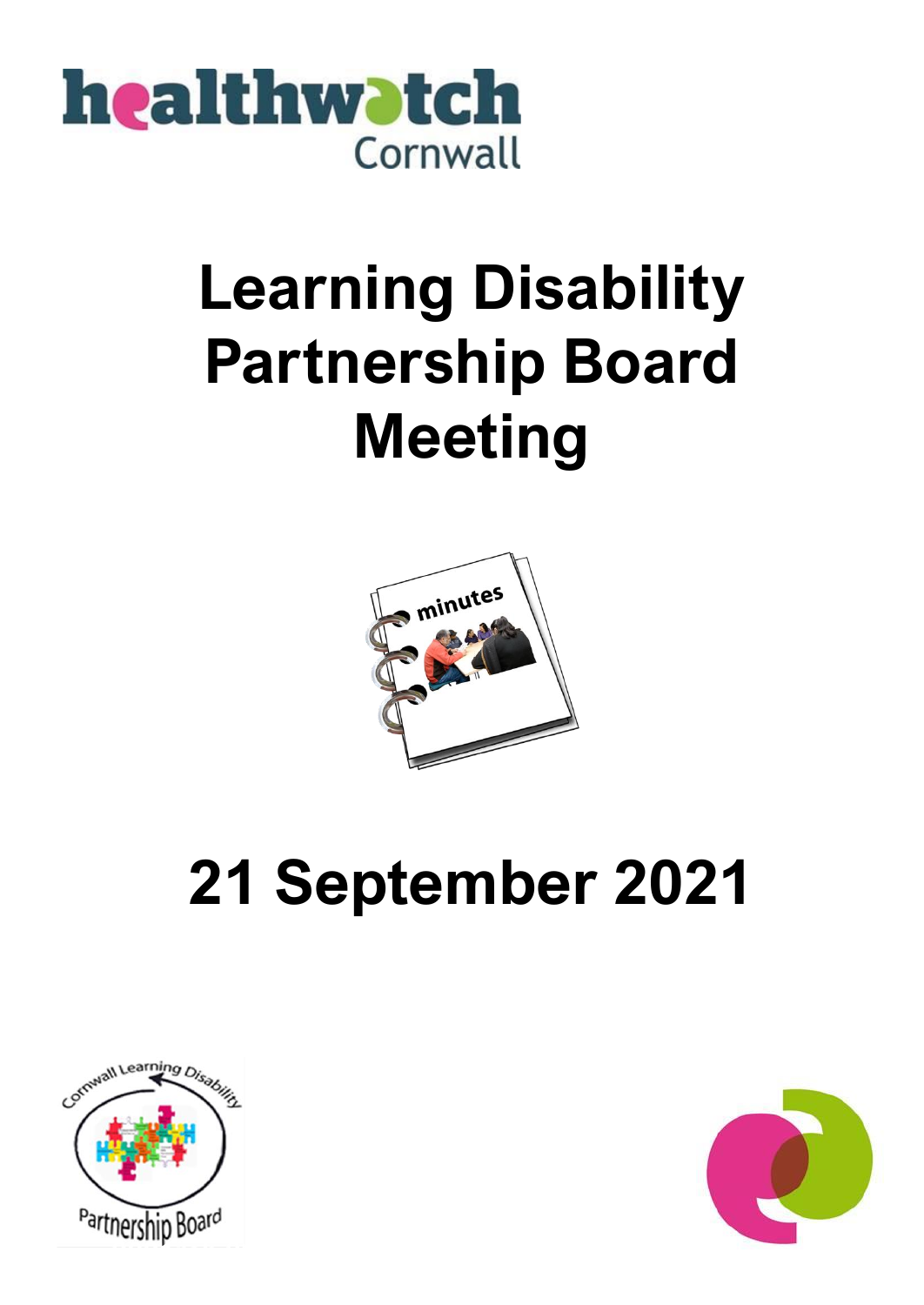## **Who was there**

| <b>Name</b>                               | <b>About them</b>                                     |
|-------------------------------------------|-------------------------------------------------------|
| <b>Mike Hooper</b><br><b>Helen Newton</b> | <b>Healthwatch Cornwall</b>                           |
| Amanda Wilton                             | University Hospitals Plymouth NHS Trust               |
| <b>Anne Bowdler</b>                       | <b>Cornwall Partnership NHS Foundation Trust</b>      |
| <b>Ann Smith</b>                          | <b>Cornwall Council</b>                               |
| <b>Ben Law</b>                            | <b>CHAMPs</b>                                         |
| <b>Claire Martin</b>                      | <b>Cornwall Partnership NHS Foundation Trust</b>      |
| Dina Holder                               | The Women's Centre / DIVAs                            |
| <b>Fliss Hedge</b>                        | <b>Cornwall People First</b>                          |
| <b>Sgt Flo Linscott</b>                   | <b>Devon and Cornwall Police</b>                      |
| <b>Hannah Welch</b>                       | <b>Cornwall Partnership NHS Foundation Trust</b>      |
| <b>Heather Davison</b>                    | <b>DIVAs and ICAN</b>                                 |
| <b>Heather Sanders</b>                    | <b>Autism Cornwall</b>                                |
| Jenna Pulley                              | <b>Cornwall Partners in Policymaking</b>              |
| Nory Menneer                              | <b>NHS Kernow Clinical Commissioning Group</b>        |
| <b>Rohit Shankar</b>                      | University of Plymouth Hospital Trust and CFT         |
| <b>Sam Edwards</b>                        | <b>Cornwall Partnership NHS Foundation Trust</b>      |
| Sandra Ward                               | <b>Parent Carers Cornwall</b>                         |
| Steph Isaacs                              | <b>Cornwall People First</b>                          |
| <b>Steve Hillman</b>                      | <b>CHAMPs and Inequalities Team, Cornwall Council</b> |
| <b>Tasha Milton</b>                       | <b>Job Centre Plus</b>                                |
| <b>Tina Sanford</b>                       | <b>Cornwall Council</b>                               |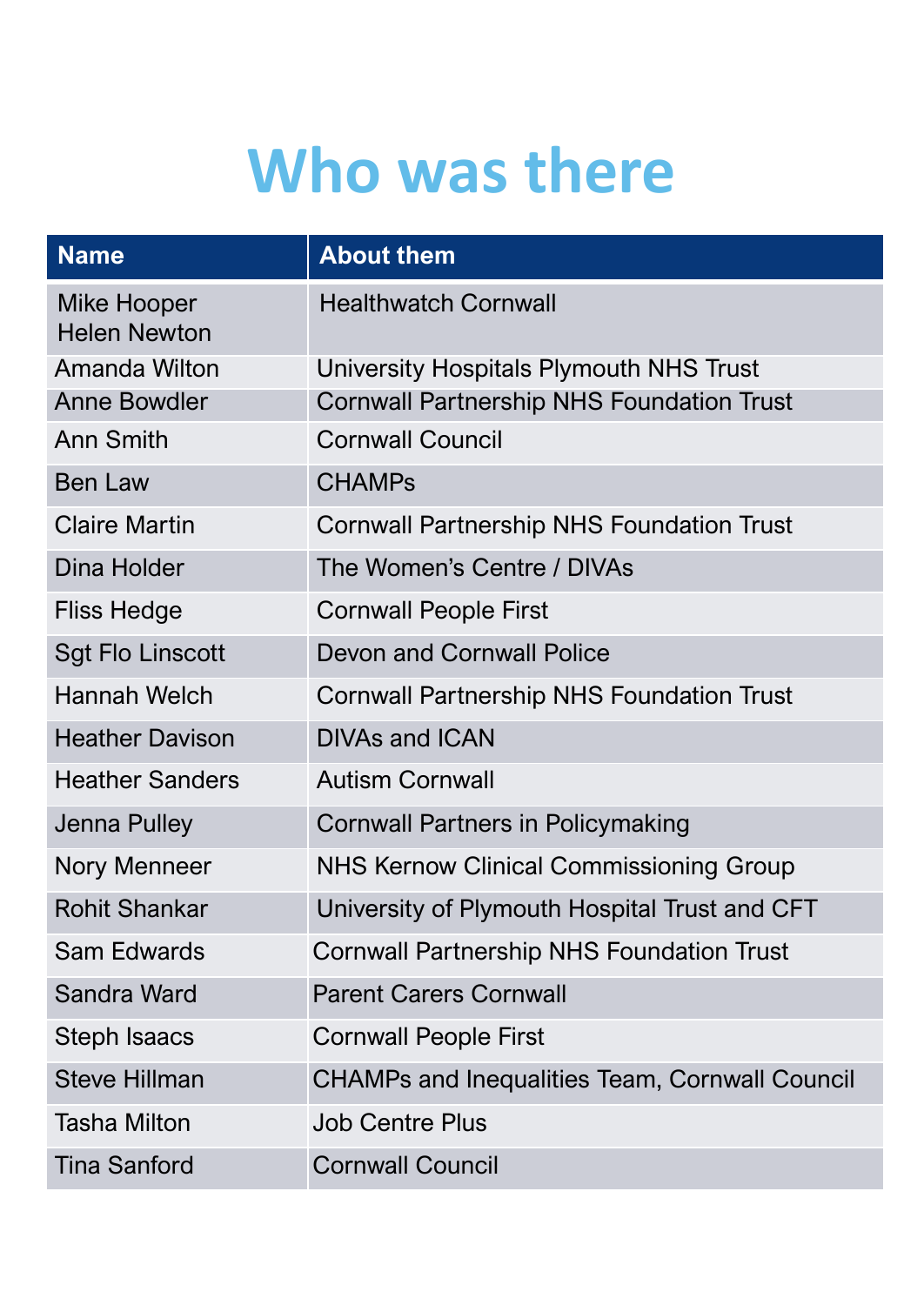## **What we talked about at the meeting**



A popular and valued member of the Board had passed away since the last meeting.

Everyone would miss Maurice Shermer.



Nuala Kiely had left Healthwatch Cornwall.

Everyone thanked her for her work with the Board.

## **Updates from members**



Cornwall People First are going to hold face to face meetings again.



The CHAMPs would be doing new work so needed to appoint four new members.

Ben had been working in hospitals doing a Patient Experience course.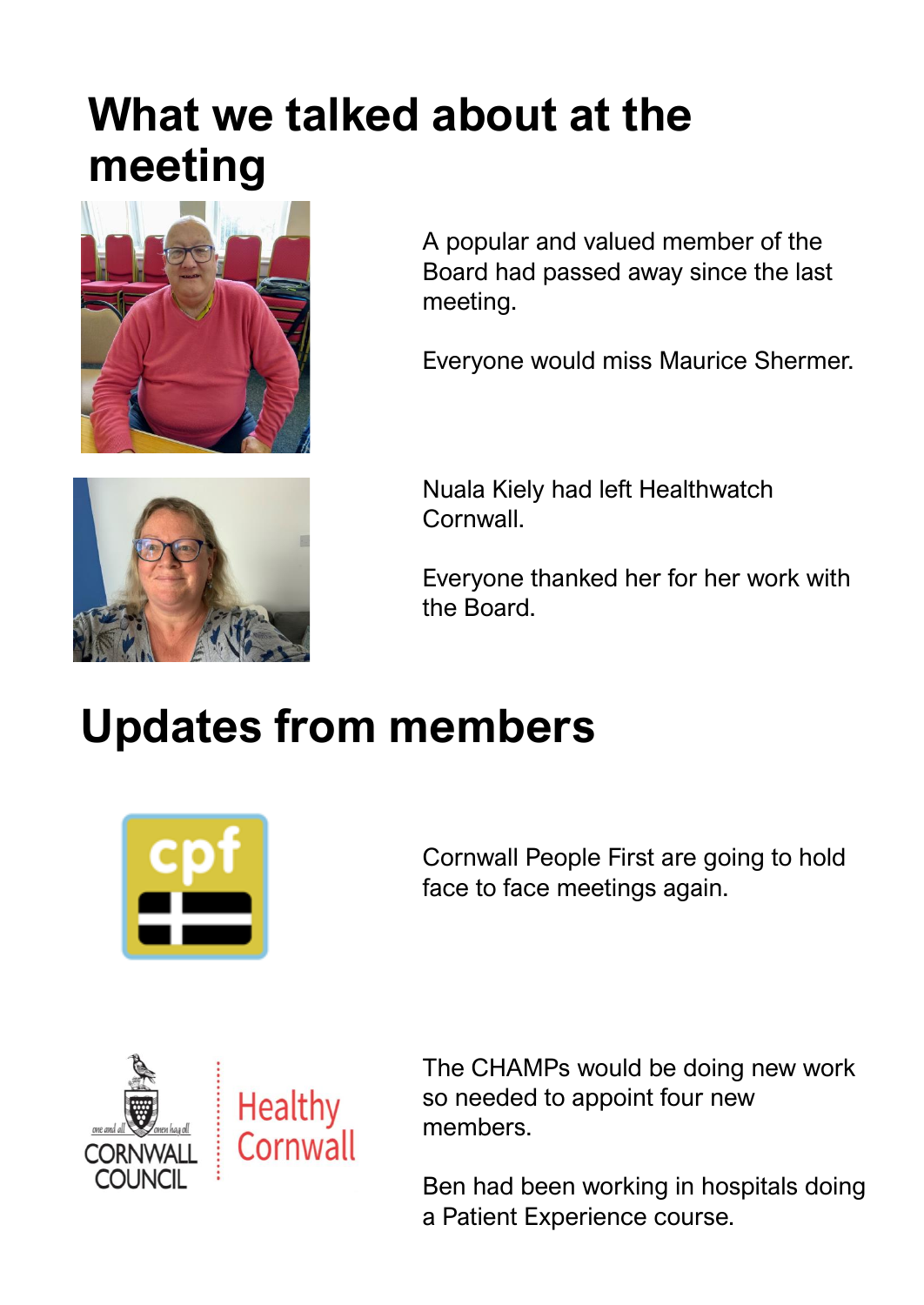#### The DIVAS will be giving lots of training sessions, many outside of Cornwall.

They were also making a video and leaflets on Claire's Law.

Parent Carers Cornwall had worked with Cornwall Council to produce the Transitions Protocol.

> They had made a summer news booklet for families and Council staff.

> They were still holding online coffee and chat sessions.

The LeDeR Annual Report would be ready soon.

The Learning Disability and Autism Programme Board would meet for the first time that week.



Cornwall to come home. Service users would be helping to

design Changing Places toilets.

Tina Sanford had been working with

KCCG to help people in hospitals out of







DIVAS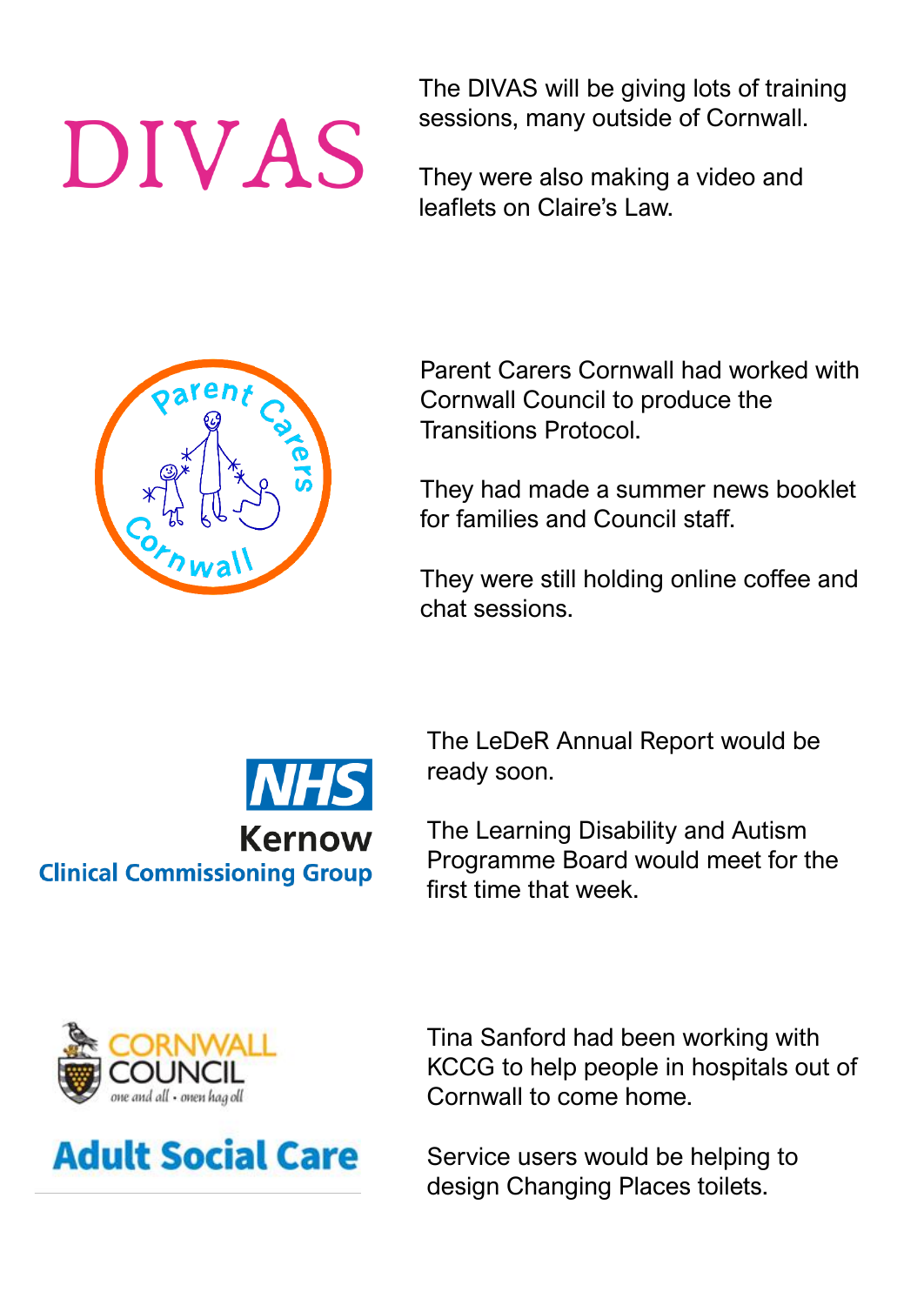

The Primary Care Team was very short staffed. Anne Bowdler said she was sorry if people had not got their usual support.

There would be a two year project to promote Annual Health Checks.

STOMP is for people with a learning disability, Autism or both.



Less people were taking anti-psychotic drugs but more people were taking antidepressants and anti-epileptic drugs.

### **Learning Disability, Autism and Carers Service Users Event**



The group had lots of good ideas about how to make Hospital Passports better.

Jane Rees would feed back by the next meeting.



Stopping over medication of people with a learning disability. autism or both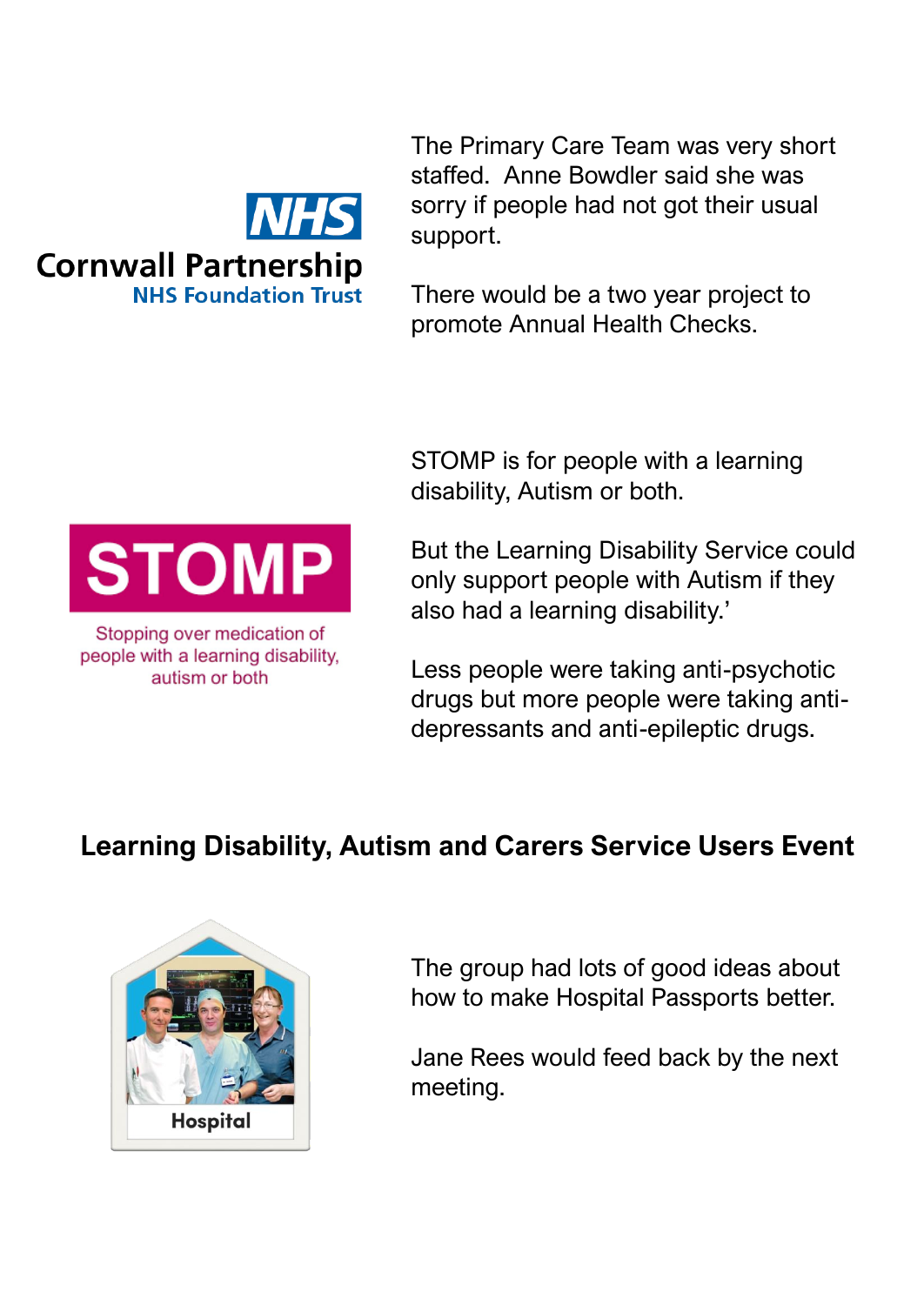

Cornwall Council had a new officer for Direct Payments.

He would be talking with the Autism PB.

That information would be fed to this Board.

The service users were very upset because it was still very hard for people with communication issues to see a doctor.

GP staff were not trained to communicate with people with LD or Autism.

People were in a lot of pain but could not see their GP to explain.

Doctors were prescribing anti-depressant medicines because no therapy was available.

Mike played a recording from the meeting.

The Board were sad at what they heard and agreed that all services needed to work together to improve things.

Staff needed to be trained.

It also had to be simple to make a complaint.

Nory would feed back to the LDA Programme Board.



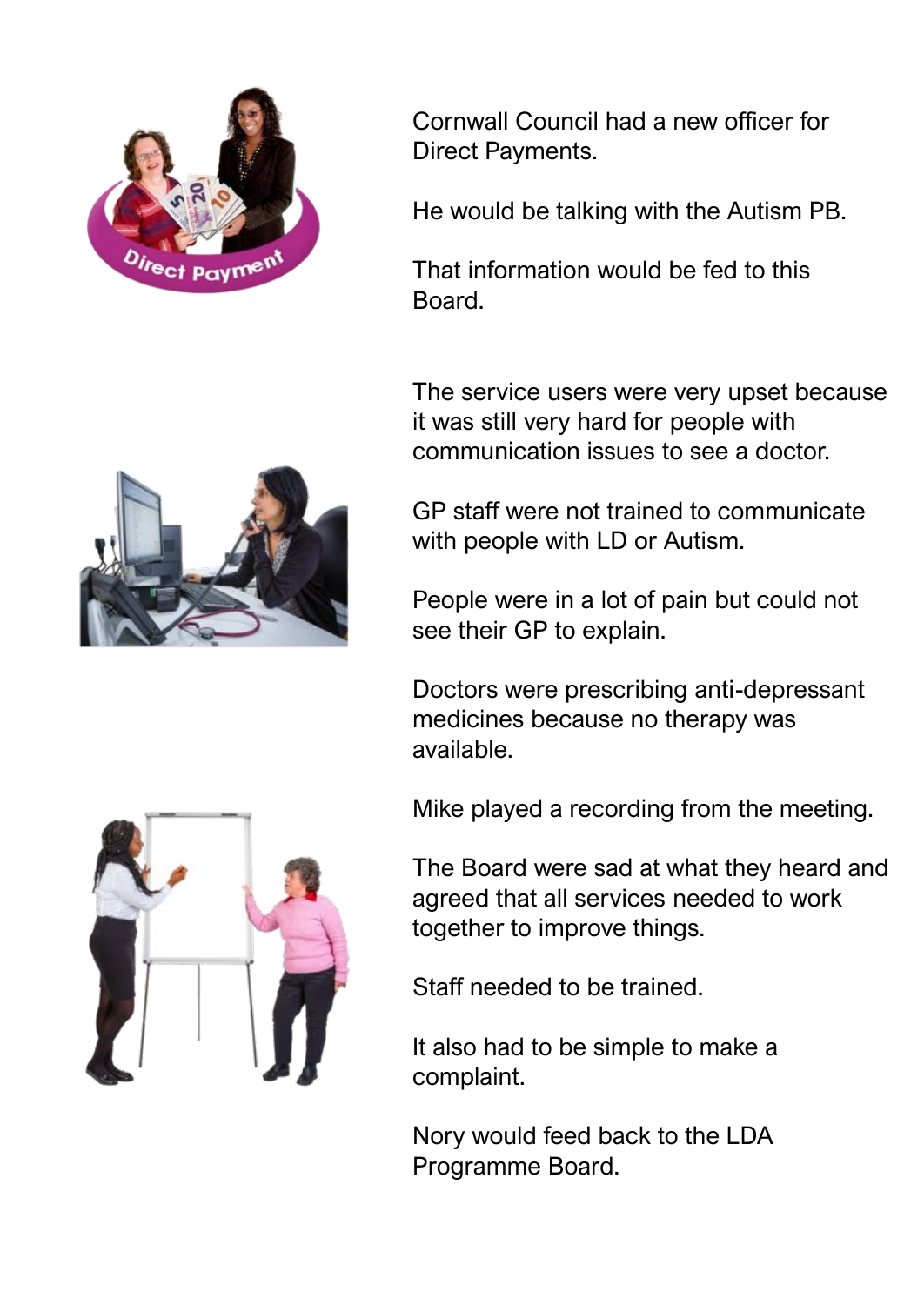### **Learning Disability Strategy**



Cornwall Council is writing a Learning Disability Strategy.

Ann Smith wanted to know what is important to people and what needs to change.

She asked people to give their views on five topics:

- Where people live
- What people do in the day
- Moving from childhood to adulthood
- Staying healthy and well
- More choice and control
- Staying safe

Ann hoped to have a draft Strategy ready before the end of the year.

#### **Any Other Business**



Sandra Ward said that there are not enough paid home carers.

There could be even fewer soon because the Government said that they all had to have the Covid vaccine.